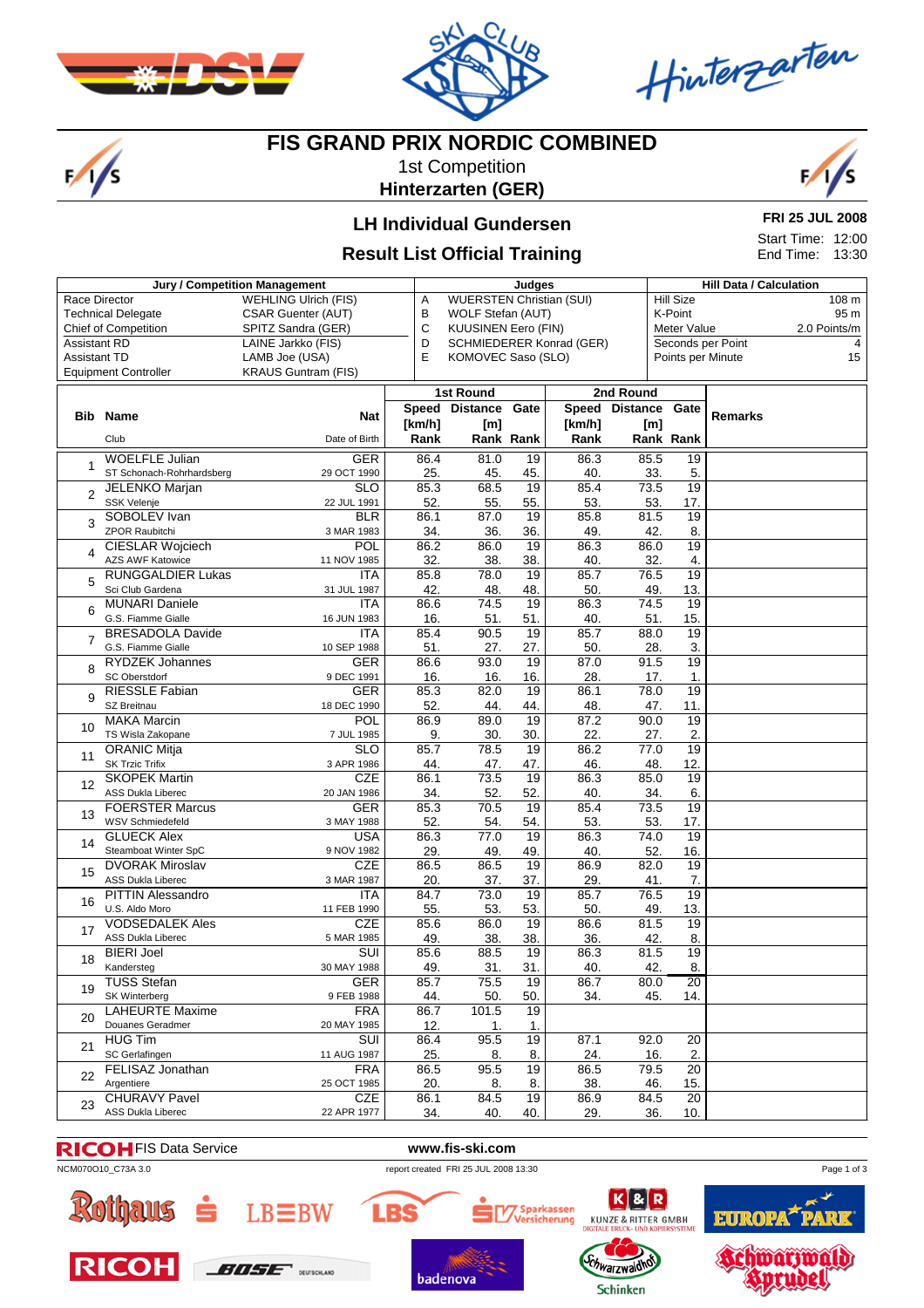

 $\frac{1}{s}$ 



Hinterzarten

#### **FIS GRAND PRIX NORDIC COMBINED**

1st Competition **Hinterzarten (GER)**



### **LH Individual Gundersen**

#### **Result List Official Training**

**FRI 25 JUL 2008** Start Time: 12:00 End Time: 13:30

|    |                                              |                          | 1st Round   |                     |                 | 2nd Round      |                     |                 |         |
|----|----------------------------------------------|--------------------------|-------------|---------------------|-----------------|----------------|---------------------|-----------------|---------|
|    |                                              |                          |             | Speed Distance Gate |                 |                | Speed Distance Gate |                 |         |
|    | <b>Bib Name</b>                              | <b>Nat</b>               | [km/h]      | [m]                 |                 | [km/h]         | [m]                 |                 | Remarks |
|    | Club                                         | Date of Birth            | Rank        |                     | Rank Rank       | Rank           | Rank Rank           |                 |         |
|    | <b>BEETZ Tom</b>                             | <b>GER</b>               | 86.5        | 93.5                | 19              | 87.3           | 91.5                | 20              |         |
| 24 | SV Biberau                                   | 12 DEC 1986              | 20.         | 14.                 | 14.             | 18.            | 17.                 | 3.              |         |
|    | <b>SCHLOTT Mark</b>                          | <b>GER</b>               | 85.7        | 91.5                | 19              | 86.5           | 95.5                | 20              |         |
| 25 | SC Motor Zella-Mehlis                        | 25 MAY 1985              | 44.         | 21.                 | 21.             | 38.            | 8.                  | 1.              |         |
| 26 | <b>CAMEROTA Eric</b>                         | <b>USA</b>               | 85.9        | 90.5                | 19              | 86.2           | 90.5                | $\overline{20}$ |         |
|    | <b>NSF Park City</b>                         | 9 JAN 1985               | 41.         | 27.                 | 27.             | 46.            | 24.                 | 5.              |         |
| 27 | <b>LACROIX Sebastien</b>                     | <b>FRA</b>               | 86.9        | 91.5                | 19              | 87.6           | 85.0                | $\overline{20}$ |         |
|    | SC Bois D'Amont                              | 20 APR 1983              | 9.          | 21.                 | 21.             | 9.             | 34.                 | 9.              |         |
| 28 | <b>BRAUD Francois</b>                        | <b>FRA</b>               | 86.1        | 100.5               | 19              | 86.6           | 87.5                | 20              |         |
|    | <b>SC Chamonix</b>                           | 27 JUL 1986              | 34.         | 2.                  | 2.              | 36.            | 30.                 | 7.              |         |
| 29 | <b>HEER Ronny</b>                            | SUI                      | 86.4        | 95.5                | 19              | 87.3           | 88.0                | $\overline{20}$ |         |
|    | <b>SC Horw</b><br><b>BEETZ Christian</b>     | 9 JAN 1981<br><b>GER</b> | 25.<br>86.0 | 8.<br>98.5          | 8.<br>19        | 18.<br>86.8    | 28.<br>91.0         | 6.<br>20        |         |
| 30 | SV Biberau                                   | 23 JAN 1984              | 39.         | 3.                  | 3.              | 32.            | 21.                 | 4.              |         |
|    | <b>KOKSLIEN Mikko</b>                        | <b>NOR</b>               | 86.7        | 88.5                | 19              | 87.7           | 83.5                | $\overline{20}$ |         |
| 31 | Soere Al IL                                  | 10 MAR 1985              | 12.         | 31.                 | 31.             | 5.             | 38.                 | 11.             |         |
|    | <b>HURSCHLER Seppi</b>                       | SUI                      | 86.2        | 91.5                | 19              | 87.2           | 86.5                | $\overline{20}$ |         |
| 32 | SC Bannalp                                   | 23 JUN 1983              | 32.         | 21.                 | 21.             | 22.            | 31.                 | 8.              |         |
|    | <b>KLAPFER Lukas</b>                         | <b>AUT</b>               | 87.0        | 95.0                | $\overline{19}$ | 87.3           | 83.5                | $\overline{20}$ |         |
| 33 | <b>WSV Eisenerz</b>                          | 25 DEC 1985              | 4.          | 11.                 | 11.             | 18.            | 38.                 | 11.             |         |
|    | <b>MENZ Matthias</b>                         | <b>GER</b>               | 86.6        | 92.5                | 19              | 87.1           | 82.5                | 20              |         |
| 34 | SC Steinbach-Hallenberg                      | 14 SEP 1981              | 16.         | 17.                 | 17.             | 24.            | 40.                 | 13.             |         |
| 35 | <b>SLAVIK Tomas</b>                          | <b>CZE</b>               | 85.7        | 91.5                | 19              | 86.8           | 84.0                | $\overline{21}$ |         |
|    | ASS Dukla Liberec                            | 29 APR 1981              | 44.         | 21.                 | 21.             | 32.            | 37.                 | 21.             |         |
| 36 | <b>HETTICH Georg</b>                         | <b>GER</b>               | 86.5        | 94.0                | 19              | 87.9           | 93.5                | $\overline{21}$ |         |
|    | ST Schonach-Rohrhardsberg                    | 12 OCT 1978              | 20.         | 13.                 | 13.             | 4.             | 13.                 | 12.             |         |
| 37 | RYYNAENEN Janne                              | <b>FIN</b>               | 86.4        | 87.5                | 19              | 87.6           | 90.5                | $\overline{21}$ |         |
|    | Ounasvaaran Hiihtoseura                      | 1 JAN 1988               | 25.         | 34.                 | 34.             | 9.             | 24.                 | 19.             |         |
| 38 | <b>RAINER Alfred</b>                         | <b>AUT</b>               | 86.6        | 96.5                | 19              | 87.7           | 93.5                | $\overline{21}$ |         |
|    | SC Saalfelden                                | 28 SEP 1987              | 16.         | 5.                  | 5.              | 5.             | 13.                 | 12.             |         |
| 39 | <b>SCHMID Jan</b>                            | <b>NOR</b>               | 86.7        | 93.5                | 19              | 87.7           | 98.0                | 21              |         |
|    | Sjetne IL<br><b>TAKAHASHI Daito</b>          | 24 NOV 1983<br>JPN       | 12.<br>85.7 | 14.<br>95.0         | 14.<br>19       | 5.<br>86.7     | 5.<br>102.0         | 5.<br>21        |         |
| 40 | Team Tsuchiya Home                           | 16 DEC 1980              | 44.         | 11.                 | 11.             | 34.            | 2.                  | 2.              |         |
|    | SPILLANE Johnny                              | <b>USA</b>               | 87.2        | 83.5                | $\overline{19}$ | 88.1           | 94.0                | 21              |         |
| 41 | Steamboat Winter SpC                         | 24 NOV 1980              | 1.          | 42.                 | 42.             | 3.             | 12.                 | 11.             |         |
|    | <b>ZAUNER David</b>                          | <b>AUT</b>               | 86.1        | 96.5                | $\overline{19}$ | 86.9           | 103.0               | $\overline{21}$ |         |
| 42 | <b>WSV Eisenerz</b>                          | 9 APR 1985               | 34.         | 5.                  | 5.              | 29.            | 1.                  | 1.              |         |
| 43 | <b>DENIFL Wilhelm</b>                        | AUT                      | 87.1        | 91.5                | $\overline{19}$ | 87.5           | 95.5                | $\overline{21}$ |         |
|    | SV Innsbruck - Bergisel                      | 10 NOV 1980              | 2.          | 21.                 | 21.             | 13.            | 8.                  | 8.              |         |
| 44 | <b>HASENEY Sebastian</b>                     | <b>GER</b>               | 86.7        | 88.5                | 19              | 87.7           | 91.5                | 21              |         |
|    | SC Motor Zella-Mehlis                        | 27 AUG 1978              | 12.         | 31.                 | 31.             | 5.             | 17.                 | 15.             |         |
| 45 | <b>STECHER Mario</b>                         | <b>AUT</b>               | 87.0        | 91.5                | 19              | 87.6           | 97.5                | 21              |         |
|    | <b>WSV Eisenerz</b>                          | 17 JUL 1977              | 4.          | 21.                 | 21.             | 9.             | 6.                  | 6.              |         |
| 46 | <b>KOBAYASHI Norihito</b>                    | <b>JPN</b>               | 85.8        | 84.5                | 19              | 87.1           | 90.5                | 21              |         |
|    | Tokyo Biso                                   | 4 MAY 1982               | 42.         | 40.                 | 40.             | 24.            | 24.                 | <u>19.</u>      |         |
| 47 | <b>KOIVURANTA Anssi</b>                      | <b>FIN</b>               | 86.5        | 96.5                | 19              | 87.5           | 101.0               | $\overline{21}$ |         |
|    | Kuusamon Erae-Veikot                         | 3 JUL 1988<br><b>AUT</b> | 20.         | 5.                  | 5.<br>19        | 13.            | 3.<br>94.5          | 3.              |         |
| 48 | <b>KREINER David</b><br><b>SC Kitzbuehel</b> | 8 MAR 1981               | 86.3        | 92.5                |                 | 87.3           |                     | 21              |         |
|    | MOAN Magnus-H.                               | <b>NOR</b>               | 29.<br>87.0 | 17.<br>92.5         | 17.<br>19       | 18.<br>88.3    | 11.<br>91.0         | 10.<br>21       |         |
| 49 | Byaasen IL                                   | 26 AUG 1983              | 4.          | 17.                 | 17.             | $\mathbf{1}$ . | 21.                 | 17.             |         |